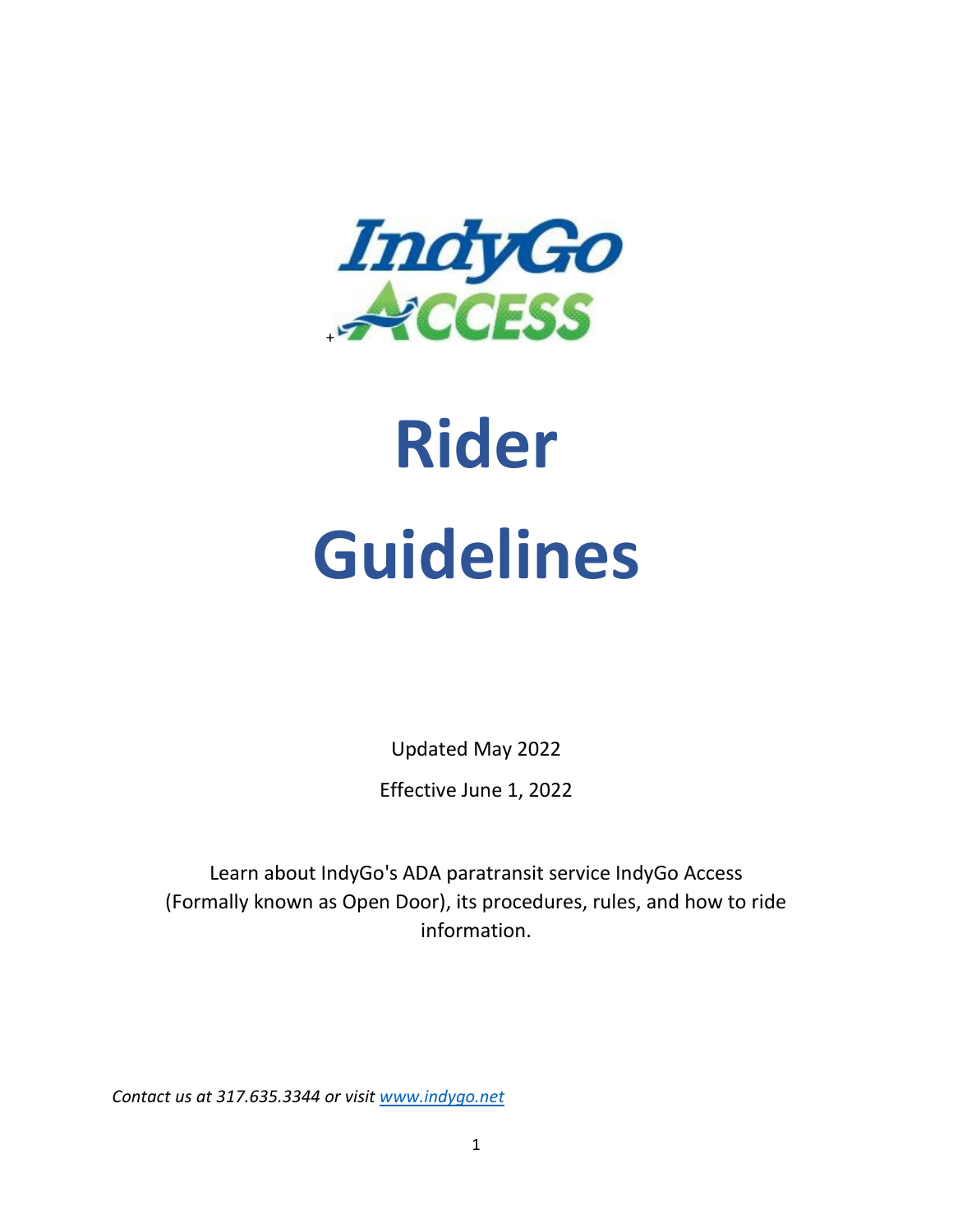IndyGo is rebranding Open Door to IndyGo Access; changes include updated logos and a fresh look for the buses. **New Look – New Name**

# **IndyGo Access**

The Americans with Disabilities Act of 1990 (ADA) was passed to remove barriers that have kept people with disabilities from fully participating in American society.

The ADA states that IndyGo's fixed route bus service should be the primary means of public transportation for everyone, including people with disabilities. Under the ADA, IndyGo Access serves as a "safety net" for only those who do not have the functional capability to ride IndyGo fixed route service. Eligibility for IndyGo Access is based on the effects the disability has on the person's functional ability, sometimes or always preventing them from boarding, riding, and/or disembarking independently from a fully accessible fixed route bus. Disability alone does not qualify a person to ride IndyGo Access under the ADA.

# **WHAT YOU NEED TO KNOW BEFORE RIDING INDYGO ACCESS**

# **IndyGo Access Eligibility Certification**

Applications for paratransit service are available for pick up in person through IndyGo's Mobility Solutions Customer Care Center. Or by calling 317.635.3344 to request to have an application mailed or online at [IndyGo.net](http://indygo.net/) under IndyGo Access. Upon request, applications can be made available in various formats, including Braille, Spanish, and large print.

Steps for IndyGo Access rider certification:

- 1. Fill out the IndyGo Access application.
- 2. Have a physician or other healthcare or social service provider knowledgeable about your functional ability to ride public transportation complete the professional verification portion of the application.
- 3. Contact the Assessment Office at 317.614.9260 to schedule an in-person assessment upon completing the application.
- 4. The professional may return the form to you or send it directly to the Assessment office. The fax number and mailing address are listed on the assessment forms.
- 5. All forms must be signed and dated to be considered complete.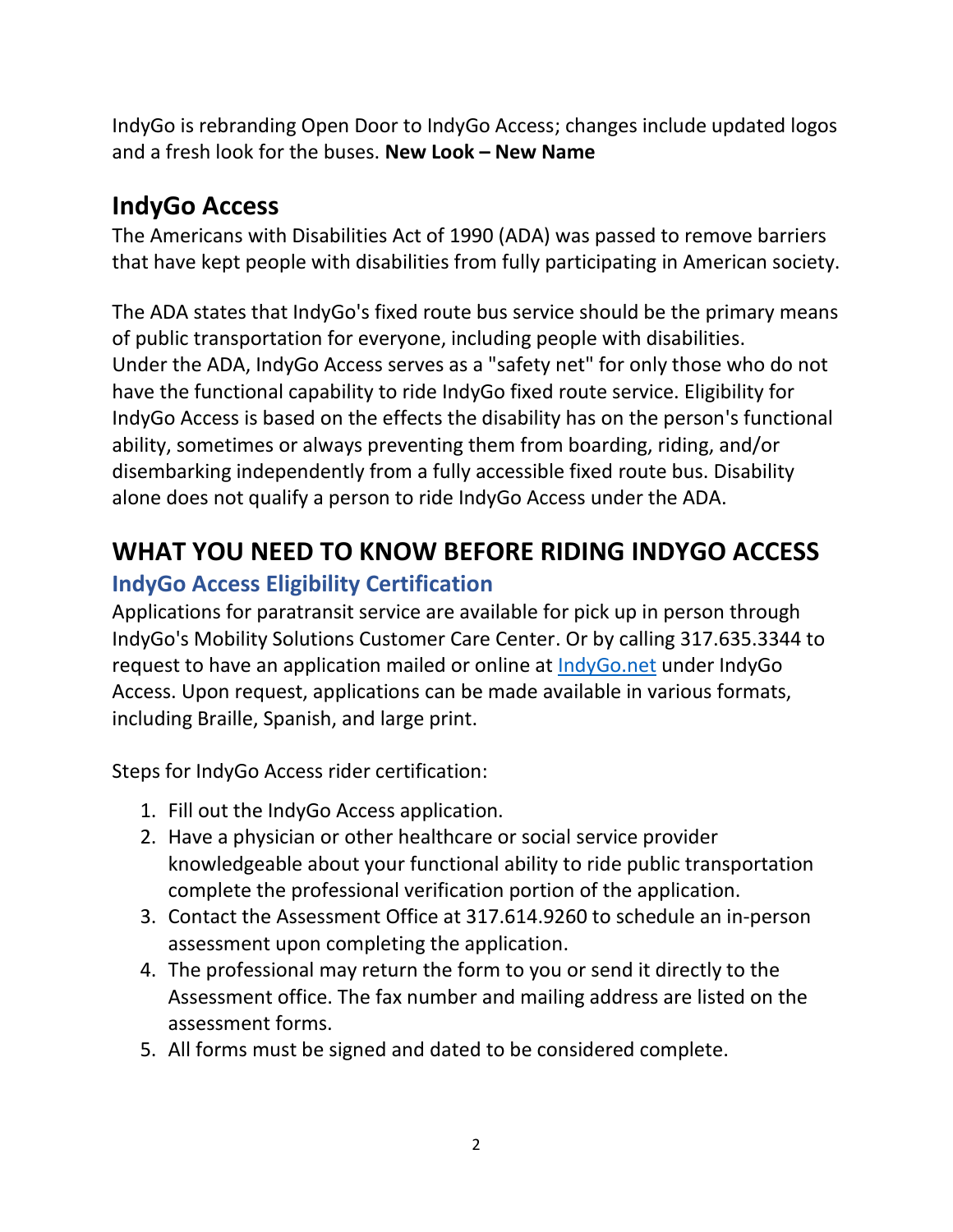# **IndyGo Access In-Person Interview**

Once the Assessment office receives the 2 completed forms, one of the assessment team members will contact the applicant to schedule an in-person interview. All interviews must be scheduled in advance. If needed, IndyGo Access can provide transportation to and from the assessment interview on an IndyGo Access shared-ride vehicle at no cost to the applicant. In-person functional assessments will occur at the Mobility Solutions Customer Care Center at 2425 West Michigan Street, Indianapolis, Indiana 46222.

At the in-person interview, an assessment team member will review your application and discuss the disability or health condition that affects your functional ability to use IndyGo's fixed route service. An eligibility determination focuses solely on the applicant's functional ability to independently use IndyGo's fixed route system. It is not based on a medical diagnosis or type of disability.

## **Notification of Eligibility**

IndyGo Access will determine your eligibility within 21 days of your in-person interview and notify you of the decision in writing. You will receive an IndyGo Access ID card by mail if you are approved.

#### **Service Area & Hours**

IndyGo Access operates throughout Marion County, although federal regulation only requires service within ¾-mile on either side of an IndyGo fixed route. IndyGo Access operates 7 days a week and has the same hours as the local fixed route service. Like IndyGo's fixed route local service, IndyGo Access will operate on a Sunday schedule for the following holidays:

- New Year's Day
- Memorial Day
- Independence Day
- Labor Day
- Thanksgiving Day
- Christmas Day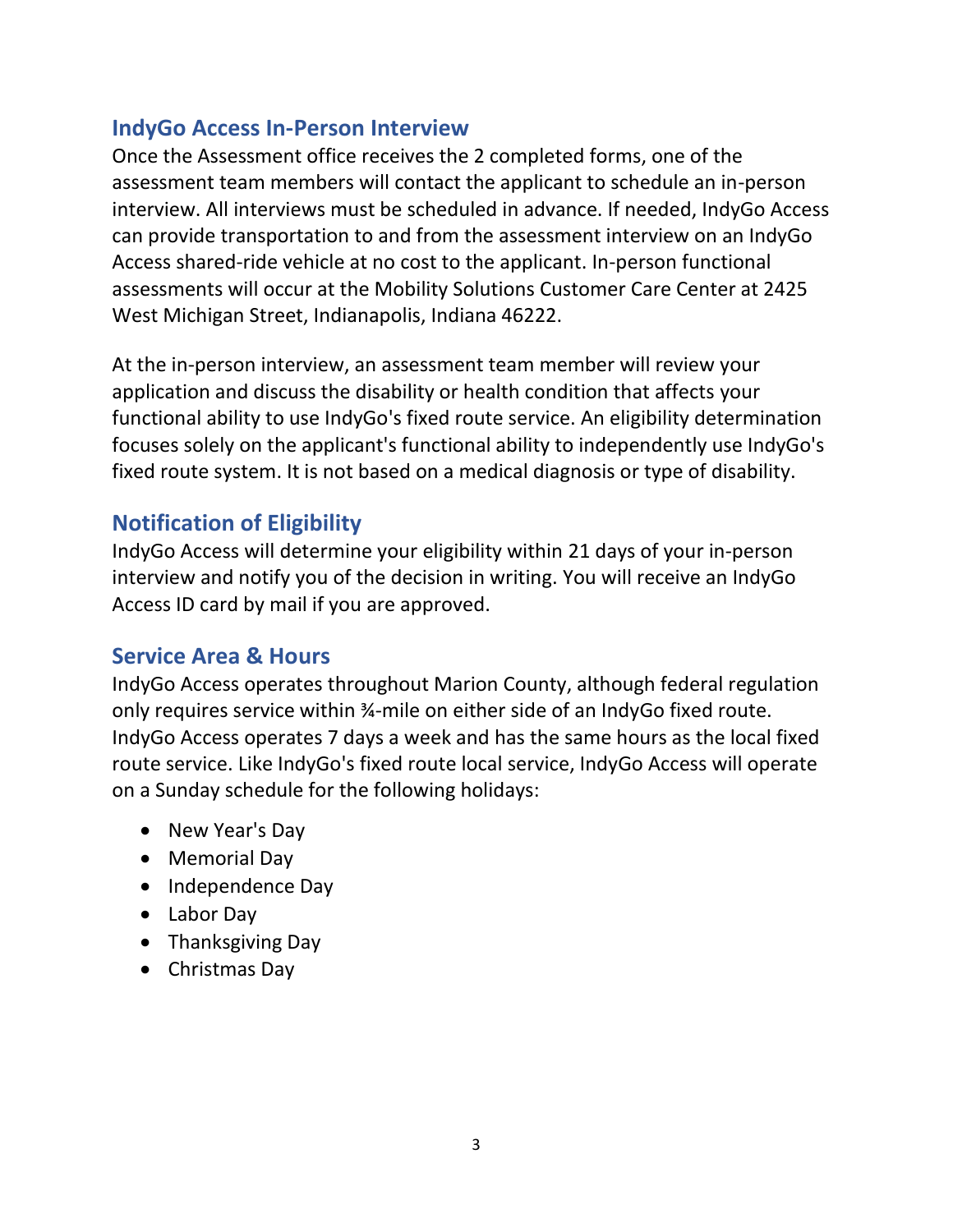# **Beyond ADA**

Effective January 1, 2023, the boundary for the Beyond the ADA service profile will be the area in Marion County that is outside the required ADA area, defined as ¾-mile on either side of an IndyGo fixed route, as revised from time to time. Trips to, from, or within the ADA Beyond service area are premium services that operate at a higher fare and adjusted schedule.

Start times will be with the first pull out of fixed route and end service at 10:00 pm Monday through Saturday and 8:00 pm on Sundays and holidays for only Beyond ADA premium service.

Beyond ADA service area may be subject to capacity constraints. Although IndyGo Access will make every effort to accommodate all trip requests and same-day transportation service, IndyGo Access will exercise its ability to deny trips when the capacity to serve the non-ADA area becomes constrained.

- 1. Current eligible riders will continue to receive today's services at their established address as of October 31, 2022. Until one of the following happens (whichever is first):
	- a. January 1, 2025
	- b. A rider moves from their current residence to anywhere else within the county.
	- c. The rider loses their ADA eligibility (30-Day grace period).

# **MANAGING YOUR RESERVATIONS**

# **Scheduling Your Ride/Travel Times**

Please call IndyGo's Mobility Solutions Customer Care Center at 317.917.8747 to schedule your trip:

- Monday through Friday, 6:00 am to 7:00 pm.
- Saturday and Sunday, 7:00 am to 4:00 pm.

Reservations can be made up to 3 days in advance. Please have the following information ready:

- First and last name.
- The date you want to travel.
- The time you need to arrive at your destination.
- The time you need to be picked up for your return trip.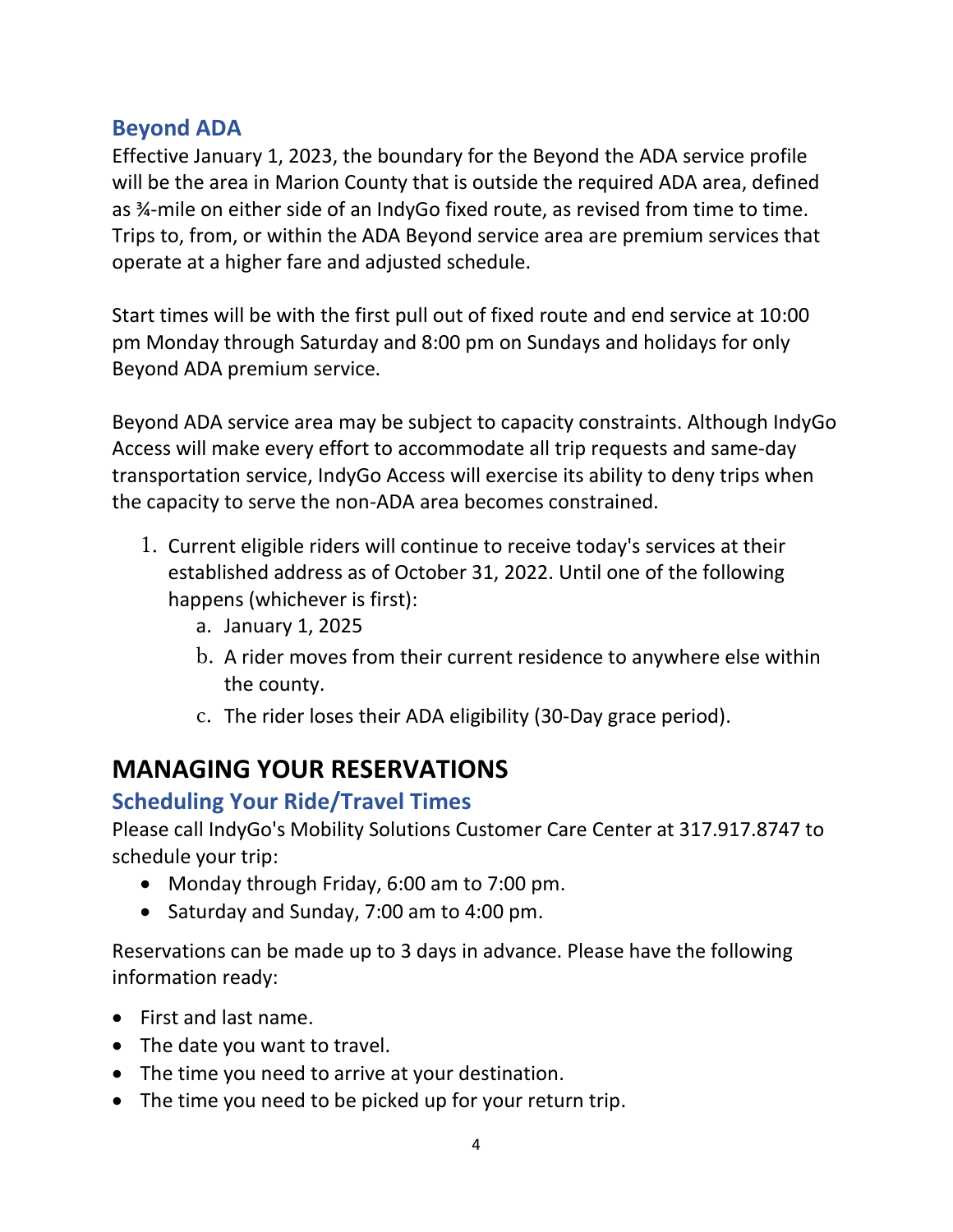- Please remember to allow for a 30-minute pick-up window and a ride time comparable to fixed route service (includes travel to the bus stop, waiting for the bus, any bus transfers needed, and travel to the destination from the bus stop).
- Your pick-up and drop-off location address include the address, street name, suite and/or apartment number, entry code for any security entrances, and a telephone number.
- Julia M. Carson Transit Center is a pick-up and drop-off location. In most cases, pick-ups will take place at Bus Bay C.
- Whether or not you will have a personal care attendant (PCA) or companion (you are allowed one PCA (free fare) and one companion (pays fare) per trip.
- The age of any child riding with you.
- Special instructions for the operator.

Please listen carefully when the reservationist confirms your trips, ensuring accuracy for your trips.

# **Interactive Voice Response (IVR) Phone System**

IndyGo has an automated information phone line for IndyGo Access customers. All IndyGo Access customers who have a scheduled trip will receive an automated phone call as a reminder the night before. The rider will also receive an SMS (text message) sent automatically before the pick-up window. During the reminder call, riders will have the option to cancel a scheduled trip or all scheduled trips for the following day. Automated calls will not be made for subscription trips. IndyGo Access, through the interactive voice response (IVR), will also send messages to all riders to communicate any information IndyGo needs to share with all riders.

# **IndyGo Mobility Self Service App**

IndyGo offers a self-service app for any rider or caregiver with an Android or Apple device and an email address. The **IndyGo Mobility** app is available from your Play Store for Android and App Store for Apple users. This application allows you to:

- See all scheduled or past trips for IndyGo Access.
- Cancel any trip up to ninety minutes before the scheduled pick-up window.
- See the estimated pick-up time for a current trip when the bus is on its way.
- Schedule some trips during reservation operating hours.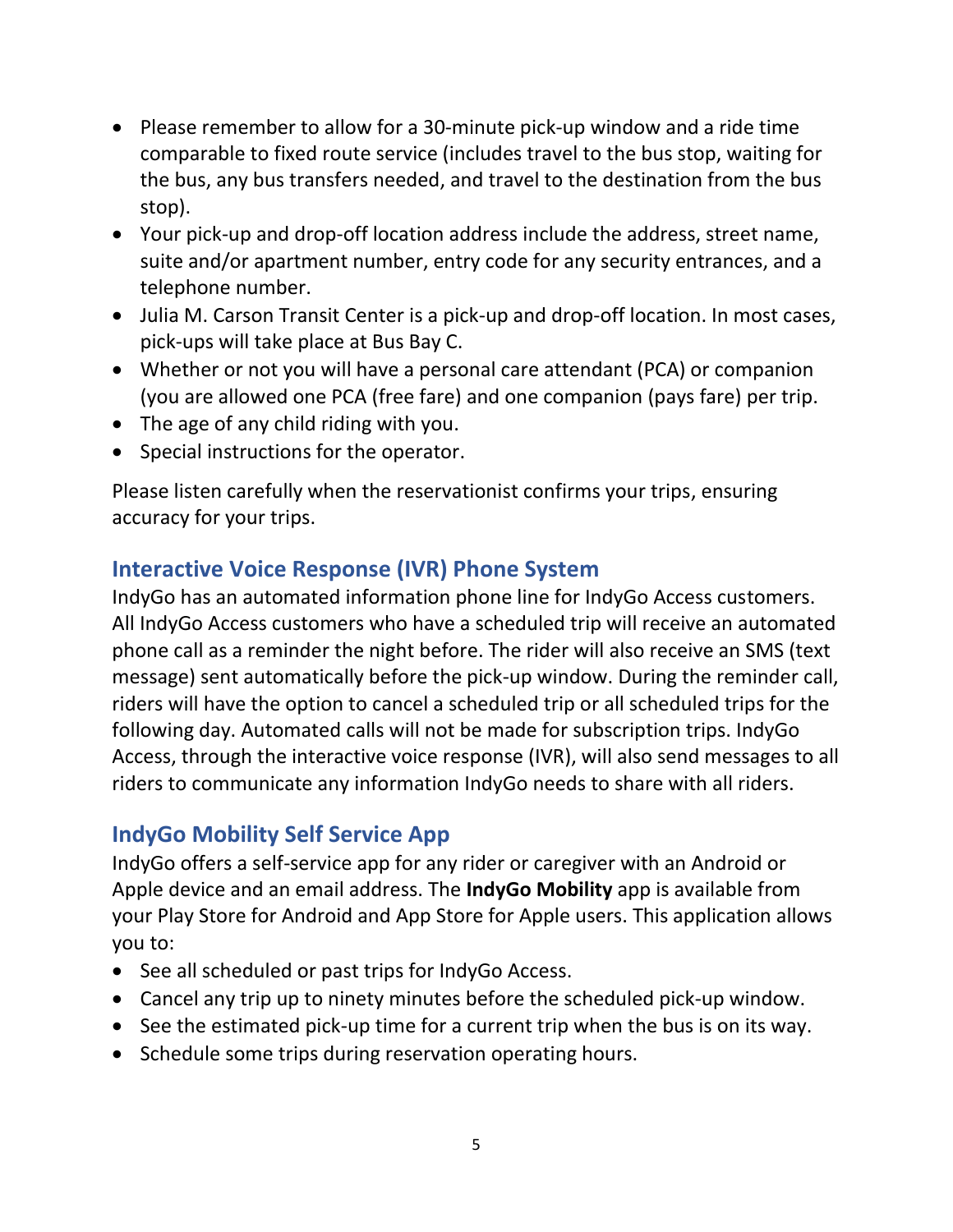- IndyGo Mobility shows your current fare balance amount using the fare balance program.
- Reset your password if needed.

# **Subscription Trips**

Subscription trips are available if you regularly travel to the same destination (work, school, church, etc.) from the same location, such as your home, on the same day of the week at least once a week. An example is making a subscription trip every Sunday to go to church or every Tuesday and Thursday to work. Once a subscription trip has been reserved, you must call to cancel the trip if you do not need it that day. You may have multiple subscription trips throughout the week. Subscription trips may not be available for all trip requests, and IndyGo Access reserves the right to limit subscriptions based on federal regulations. Changes to your subscription trips may not take effect for 14 days.

# **Canceling your Trip**

IndyGo Access asks that you cancel your trip at least 2 hours before your scheduled trip.

- Same day cancellation call dispatch at 317-917-8758 or use your IndyGo Mobility self-serve app.
- Advance cancellation If you are canceling your trip before the day of, call the Mobility Solutions Customer Care Center at 317.917.8747 or use your IndyGo Mobility self-serve app.

# **How To Ride**

# **Pick-ups**

- The bus may arrive up to 15 minutes before and 15 minutes after your scheduled pick-up time. For example: if your pick-up time is scheduled for 8:00 am, the pick-up window is 7:45 am to 8:15 am.
- You will be expected to board the bus within five minutes of its arrival time. If you are not on the bus five minutes after its arrival, the operator will list you as a no-show and leave. This is not the case if this occurs before your scheduled pick-up window.
- It is important to note that you must show your IndyGo Access ID when boarding. Riders without an IndyGo Access ID will not be picked up, and the trip will be considered a cancellation at the door.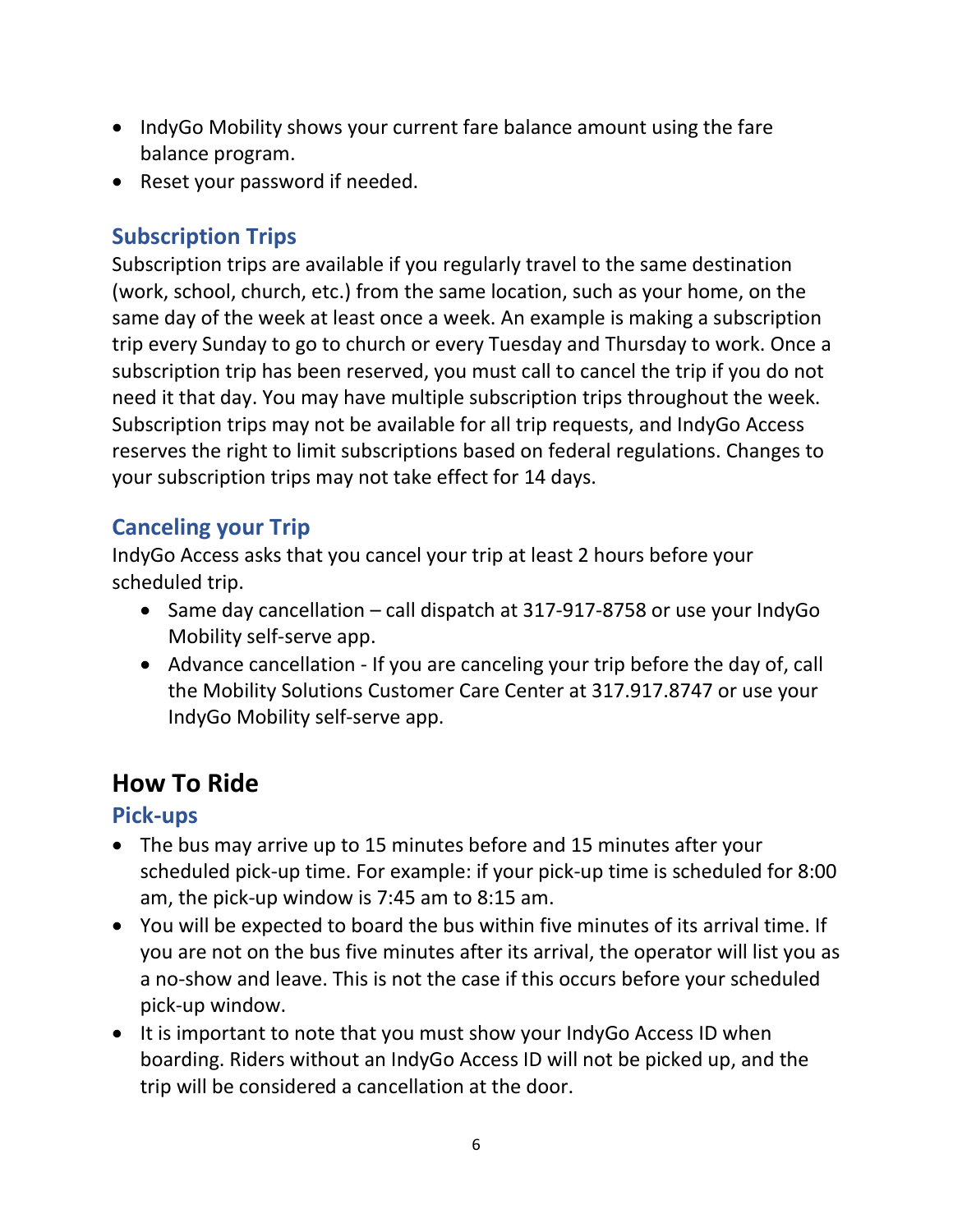- If you are a no-show or cancel at the door and have other trips scheduled, you must cancel those trips by contacting dispatch.
- You may refuse a ride without penalty if it arrives outside the 30-minute window.

# **Penalties For misusing the IndyGo Access Service**

# **Canceling a Trip - Definitions**

There are 3 types of cancellations that may result in penalties**:** 

- **Late Cancel**: Calling to cancel less than 2 hours before your pick-up window.
- **No Show:** Not being present within the pick-up window after 5 minutes of the bus arriving without the appropriate cancellation notification.
- **Cancel at the door**: The rider or someone representing the rider (parent, caretaker, etc.) tells the operator that the ride is not needed after the bus arrives or does not present an IndyGo Access ID when boarding qualifies a cancellation at the door.

# **Suspensions**

Misusing the IndyGo system impacts all riders and can result in the suspension of IndyGo Access riding privileges. The following acts are considered misuse:

- Under false pretenses, obtaining or using IndyGo Access services includes making false or misleading statements on your eligibility application and allowing non-eligible individuals to ride using your name.
- No shows/late cancellations or canceling at the door equaling 11% of your monthly trips. Regardless of the percentage, missing less than 4 trips each month does not result in a penalty.
- Failure to follow Rider Rules of Conduct while on the bus.
- Use of profanity or insults when speaking to any IndyGo Access employees.
- Any non-consensual contact, profanity, or insults with another rider.

Service suspension will not be imposed for circumstances beyond your control, such as a personal emergency, sudden or worsening illness, job cancellations, changes to your work schedule, or late arrival of the IndyGo Access bus.

In the case of a suspension, you will receive a letter that includes the dates of any no-shows, late cancellations, or cancellations at the door, along with an appeal form. The letter of suspension will provide the effective dates of your suspension.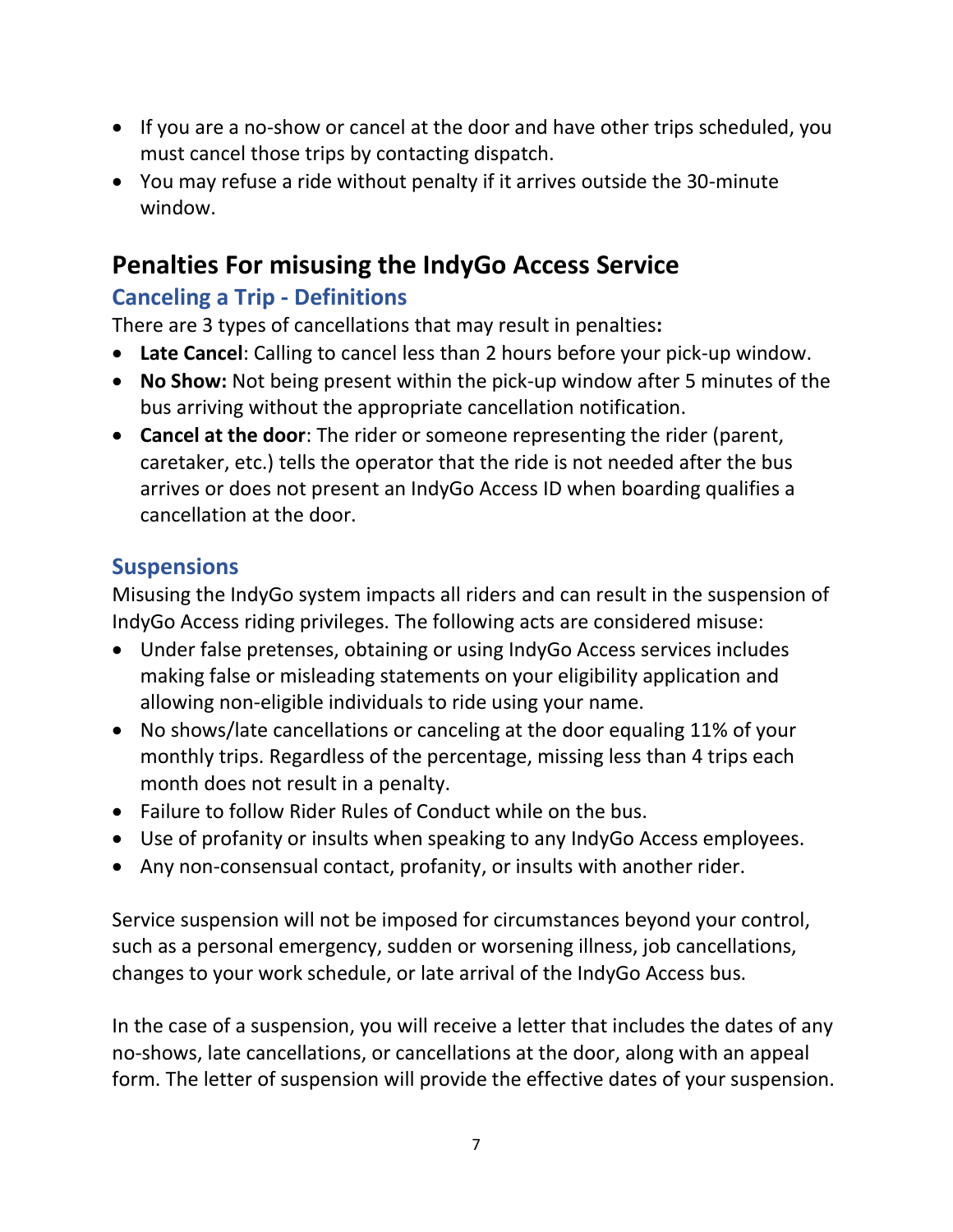You will have 14 days to appeal your suspension. If you fail to appeal, the suspension will begin on the date specified in the letter of suspension.

# **Suspension lengths**

Penalties will progress over a calendar year. In January of each year, all riders will have zero penalties.

- First Penalty: 5-day suspension
- Second Penalty: 7-day suspension
- Third Penalty: 14-day suspension
- Fourth Penalty: 30-day suspension
- Fifth Penalty: Reviewed by the Appeals Committee and decided on a case-bycase basis depending on the severity of misuse

# **Tickets & Fares**

IndyGo Access riders and their companions are expected to pay for every single ride. Riders must pay the exact fare on the bus. Operators do not carry or make a change. A customer can also pay in advance using a fare balance or present an IndyGo Access single ride pass to the operator. Only PCAs ride for free. Personal or business checks, Medicare, and Medicaid, are not accepted as payment on the bus, and riders will not be transported if they do not have a pass or fare. For current fare pricing, call Customer Care Center at 317.635.3344 or log onto [www.indygo.net/fares-and-passes/.](http://www.indygo.net/fares-and-passes/)

- Logging onto www.indygo.net/fares-and-passes/
- Calling Customer Care Center at 317.635.3344 using a debit or credit card online at IndyGo.net.
- Visiting the Customer Care Center desk is located at the Julia M. Carson Transit Center at 201 East Washington Street, Indianapolis, Indiana 46204, with cash, debit, or credit card.

Fare Balance payment can be used by placing money in your IndyGo Access account to pay for your trips. Below are the rules for using this fare balance program.

- Payment must be made in advance.
- You can add additional money to your fare balance by contracting the Mobility Customer Care Center at 317.635-3344.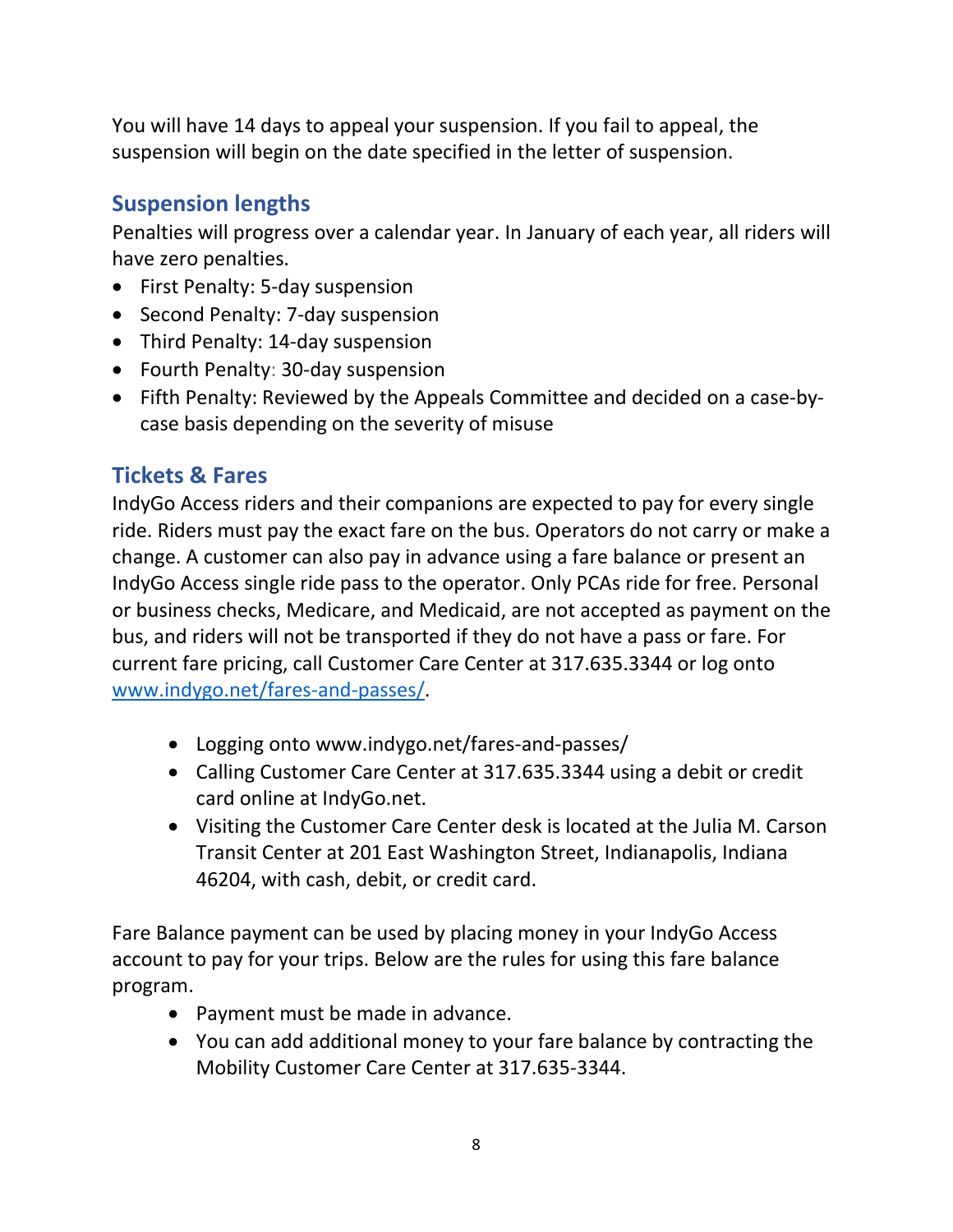- The rider is responsible for keeping track of their fare balance, as shown on the IndyGo Mobility self-serve website.
- When booking a trip, the rider must tell the customer care representative that the fare payment type will be the fare balance.
- If the rider's fare balance goes negative, they will be temporarily converted to cash payments for IndyGo Access until the fare balance is brought current.
- If using an alternate transportation service, the rider will be scheduled back to IndyGo Access.

# **Boarding IndyGo Access with a Mobility Device**

All IndyGo buses are equipped with rider lifts that meet ADA specifications. Operators can help riders maneuver their mobility aid onto the bus and wheelchair securement area and ensure the device is secure before moving the bus.

# **Rider Rules of Conduct**

## **Conduct and Noise**

#### **Riders must refrain from:**

- Listening to loud music or electronic devices with or without earphones.
- Disruptive behavior, including talking loudly on cell phones.
- Shouting profanity or insults.
- Soliciting services or favors.
- Making threatening or hostile remarks.
- Touching another person in a rude or non-consensual manner.
- Refusing to remain seated or to keep their seat belt fastened adequately.
- Riding while under the influence of alcohol or illegal drugs.
- Littering in the bus or defacing any IndyGo equipment or facilities.

#### **Riders must:**

- All riders must follow instructions from the operator, especially during an emergency.
- Have someone receive them upon arrival, if necessary.
- Supervise children at all times.
- According to Indiana state law, provide a child restraint or booster seat for children 7 years of age or younger.
- Maintain acceptable standards of personal hygiene.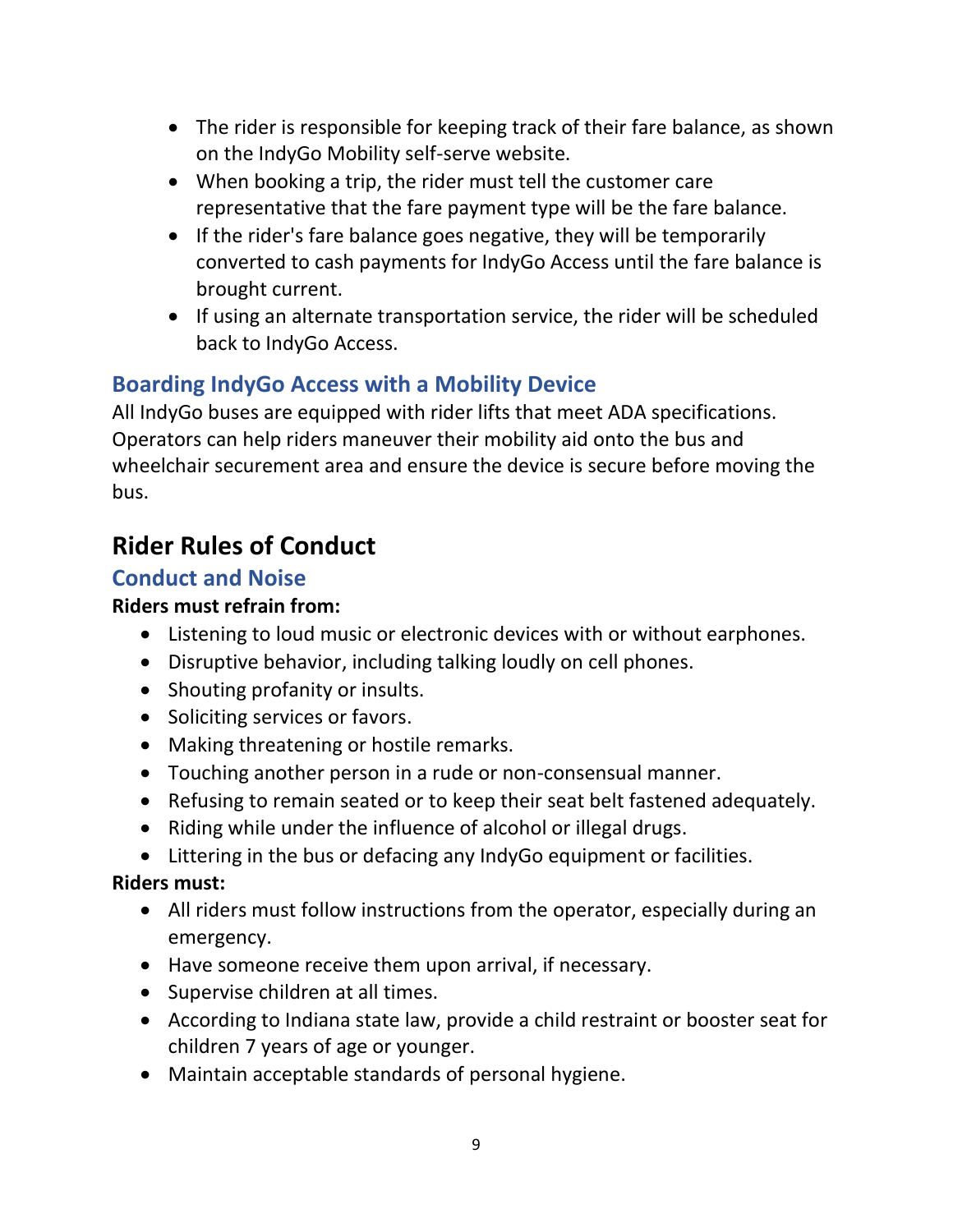- Proper attire is required at all times, including shirts, bottoms or pants, and shoes.
- Expect a "Shared-ride" service, which means other riders may be picked up or dropped off before a rider reaches their destination.

## **Smoking**

In compliance with City ordinances, smoke-Free Air Act 1149, smoking, including e-cigarettes and vapes, is prohibited in IndyGo bus shelters, buses, and the Julia M. Carson Transit Center.

## **Food & Beverages**

Eating and drinking are not allowed on IndyGo buses. If you have a medical condition, please inform the operator or IndyGo staff to request a reasonable modification. Food purchases at the Transit Center may not be consumed on buses. Sealed and wrapped food and beverages may be transported but not consumed on buses.

## **Service Animals**

Service animals and animals in a pet carrier are allowed on buses and in and around the Transit Center. Under the Americans with Disabilities Act of 1990, a service animal is defined as "a guide dog, signal dog, or other animals that are individually trained to do work or perform tasks for an individual with a disability "49 CFR 37.3". Any animal used as a crime deterrent, or to provide emotional support, well-being, comfort, or companionship is not a service animal. Service animals must be properly trained, groomed, and maintained. Control of the service animal's behavior is the responsibility of the animal's owner. Service animals are discouraged from riding on lifts. Their tails, paws, head, or equipment may catch in the lift mechanism, causing severe injury to the animal.

Non-service animals are only allowed on IndyGo buses and in or around the Transit Center when they are in a pet carrier specifically designed to transport animals. Carriers may not be open on the bus. The pet carrier must be leak-proof, well-ventilated, and free of strong odors and transmittable pests. Pet carriers must be small enough to fit on the owner's lap or the floor space in the immediate area of the owner without blocking the walkway.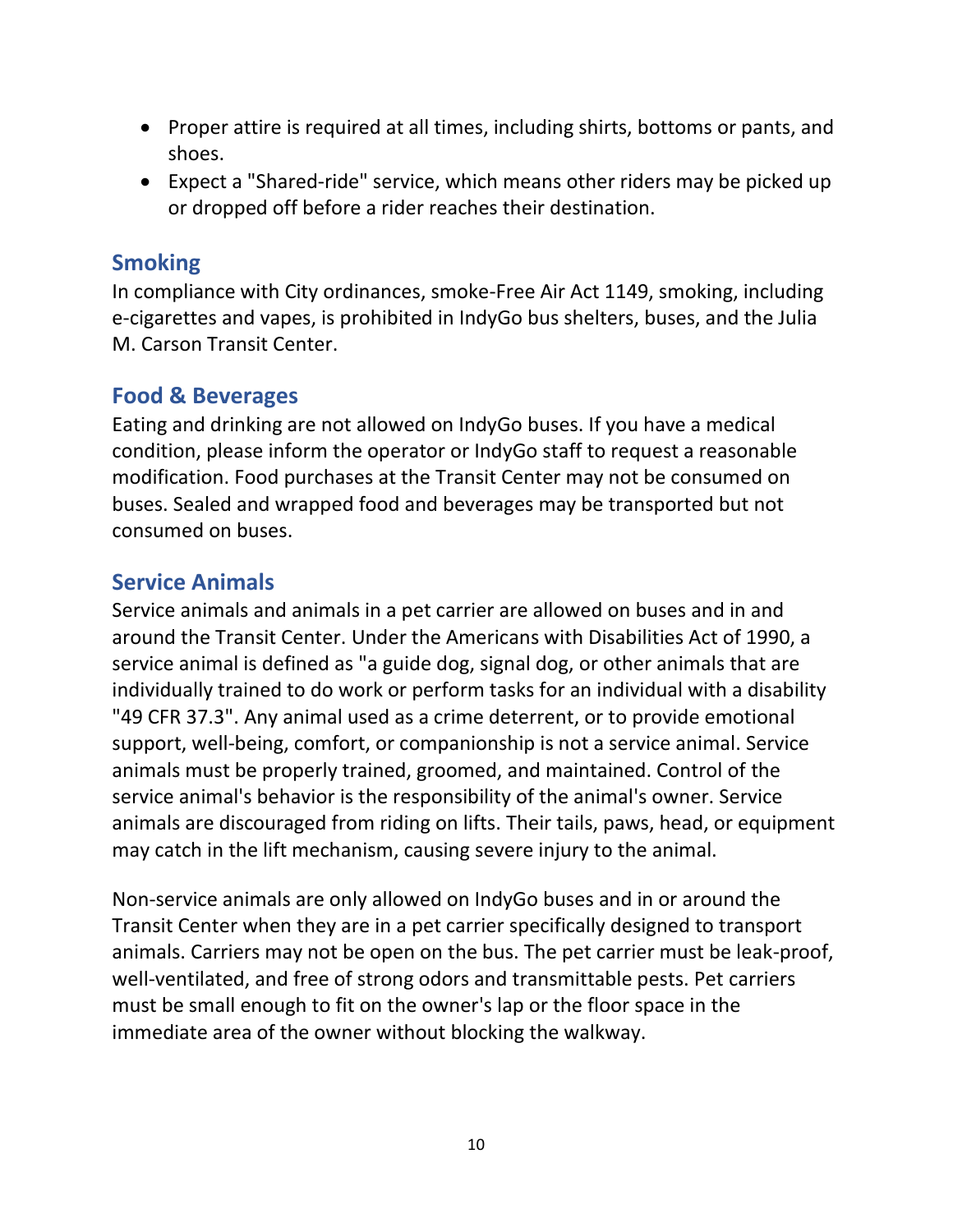# **Personal Belongings**

All personal items must be managed independently by the rider. Belongings should be able to fit on your lap, under your seat, or immediately in front of you on the bus. Children may not ride in a stroller. Strollers and empty carts must be collapsed and stored. The cart, if loaded, must stay under the control of the rider and out of the aisle.

The following items are prohibited on IndyGo property:

- Explosives.
- Knives (Cutting tools required for work are permitted).
- Car Batteries (ADA-approved equipment is allowed).
- Compressed Gas Bottles (ADA- approved equipment is allowed).
- Fuel Storage Containers.
- Guns are not allowed in the Transit Center or on an IndyGo Access bus.

You may bring a respirator, portable oxygen, and/or other life-support equipment if it does not violate laws or rules related to transporting hazardous materials.

# **IndyGo Operator Rules of Conduct**

All IndyGo Operators have a responsibility to:

- Treat riders with courtesy.
- Be in uniform with a visible ID badge.
- Stay within the "line of sight" of their bus.
- Maintain the assigned service schedule for the convenience of all riders.
- Assist all riders entering and leaving the bus.
- Provide safe transportation.
- Notify dispatch if a rider is on board for 61-minutes or more.
- Stop at all railroad crossings.
- Maintain acceptable standards of personal hygiene.
- Instruct riders during an emergency/evacuation.

Operators are **NOT** permitted to:

- Enter private residences.
- Perform any personal care assistance for riders.
- Lift or carry riders or wheelchairs up or down steps.
- Go into a rider's purse or wallet.
- Change the destination of a reserved ride.
- Accept tips or gratuities.
- Use a cell phone while operating the bus.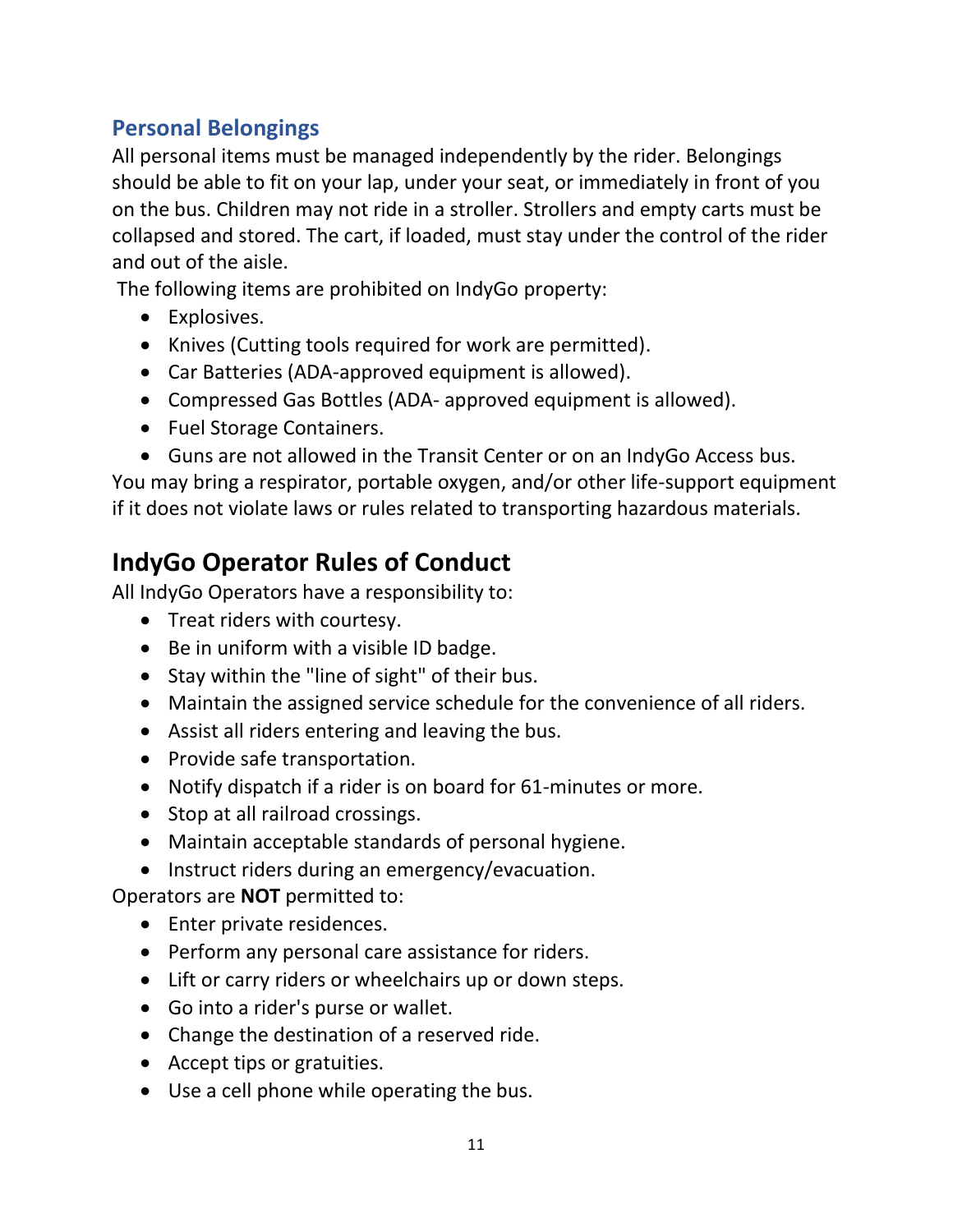- Wait for a rider to run an errand.
- Move a power wheelchair by touching the control toggle or switching to manual mode.

Operators may:

- Offer a steadying arm or appropriate guidance or assistance to ambulatory riders when walking or using stairs.
- Help maneuver a manual wheelchair onto the lift, if necessary.
- Assist a manual wheelchair rider to the door on sidewalks, paved driveways, or secure ramps so long as the bus is within the operator's line of sight.
- Aid in carrying no more than 2-grocery bags or similarly sized packages to and from the bus to the door and vice versa.
- Assist a rider to and from the door of a rider's pick-up or drop-off location. (Operator may not enter)
- Provide any necessary reasonable assistance.

# Lost & Found & Security

# **Lost & Found**

IndyGo assumes no responsibility for lost items on the bus. Found objects are typically available the next business afternoon at the Mobility Solutions Customer Care Center located at 2425 West Michigan Street, Indianapolis, Indiana 46222. To check if your lost item was found onboard, please contact the Customer Care Center at 317.635.3344. To claim your property, you must appear in person between 8:00 am – 5:00 pm, Monday through Friday, provide an accurate description of the item, show your photo ID, and sign a property claim tag with your name, address, and phone number. Found objects will only be held for 1 week. Contact the Mobility Solutions Customer Care Center as soon as possible after losing your item.

# **Security**

IndyGo staff, IndyGo buses, and in and around the Transit Center are equipped with audio and video surveillance equipment.

Please report any suspicious or illegal behavior or unattended items to IndyGo staff. To make a report, contact any IndyGo staff person by calling 317.635.3344 or notify law enforcement.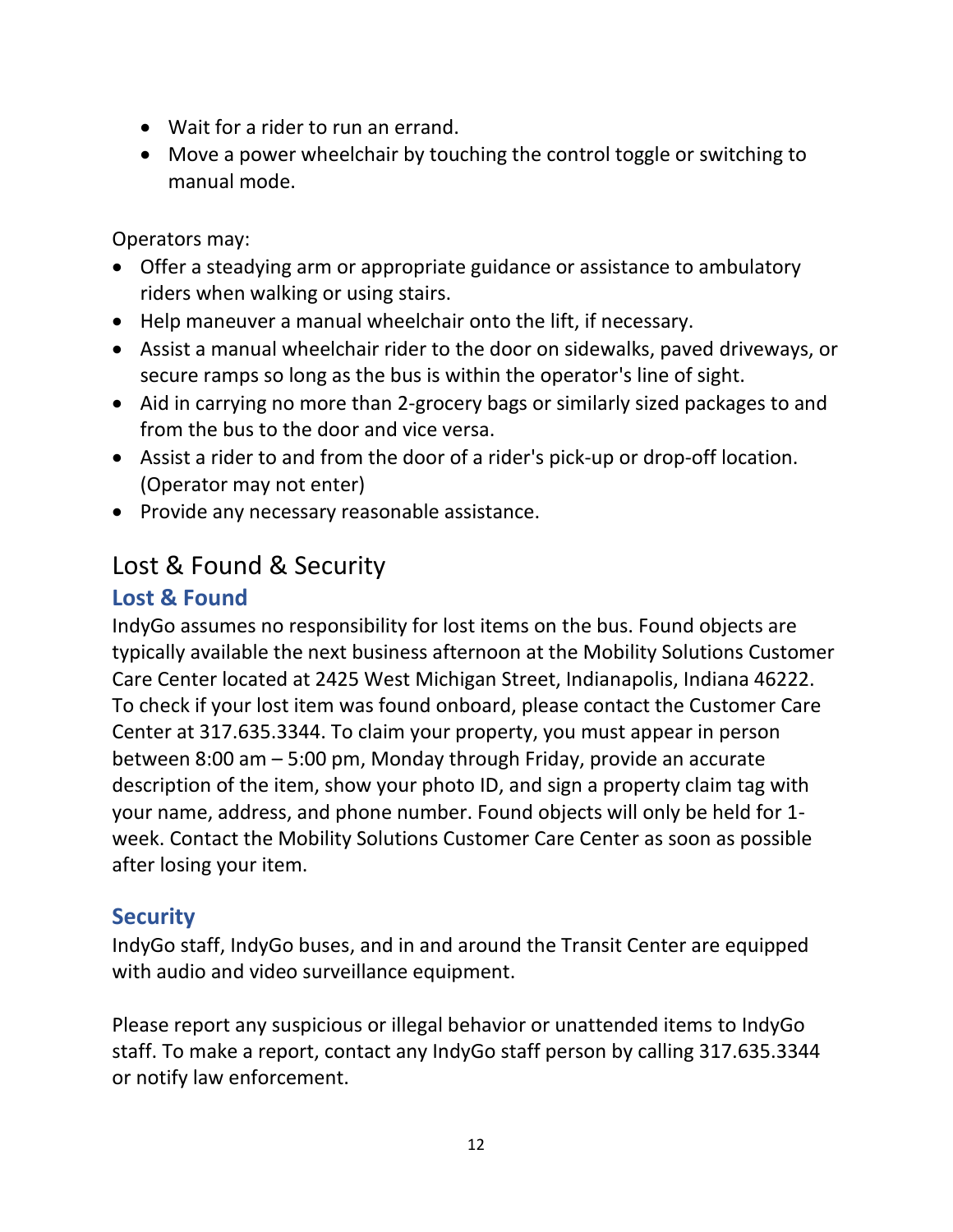IndyGo partners with the Indianapolis Metropolitan Police Department (IMPD) public safety agencies and hires its security force. Uniformed and undercover police officers ride IndyGo busses, monitor bus stops, and are present in and around the Transit Center to ensure the safety of all riders.

# **Customer Comments, Title VI Complaints, & Reasonable Accommodations**

IndyGo operates its programs without regard to race, color, or national origin in accordance with Title VI of the Civil Rights Act of 1964. If you believe you have been the victim of a discriminatory practice due to your race, color, or national origin, you may file an official Title VI complaint. For more information on IndyGo's Title VI Policy and the procedures to file a complaint, contact IndyGo's Customer Care Center at 317.635.3344 or visit [https://www.indygo.net/contact](https://www.indygo.net/contact-us/)[us/.](https://www.indygo.net/contact-us/) If you have comments or complaints or believe you have been denied the benefits of IndyGo's services based on age, sex, or disability, please call our Customer Care Center at 317.635.3344 or complete the online comment form at IndyGo.net.

IndyGo welcomes feedback from riders and the community. IndyGo offers the following services:

- Route System Maps and How to Ride information in English and Spanish on IndyGo.net and in print.
- Screen reader-compatible online schedules are available for accessibility at IndyGo.net.
- Relay Indiana: 711.

The following additional services are available upon request:

- Braille information and bus route cards for the visually impaired.
- Interpreters for public meetings, including American Sign Language and non-English.
- Audio transcribing.
- Travel Training for groups of 15 or more.
- Reasonable requests to make information accessible for all individuals.

#### Reasonable Accommodations:

If any additional reasonable modifications or accommodations are needed while scheduling a ride, boarding a bus, while onboard a bus, or while disembarking a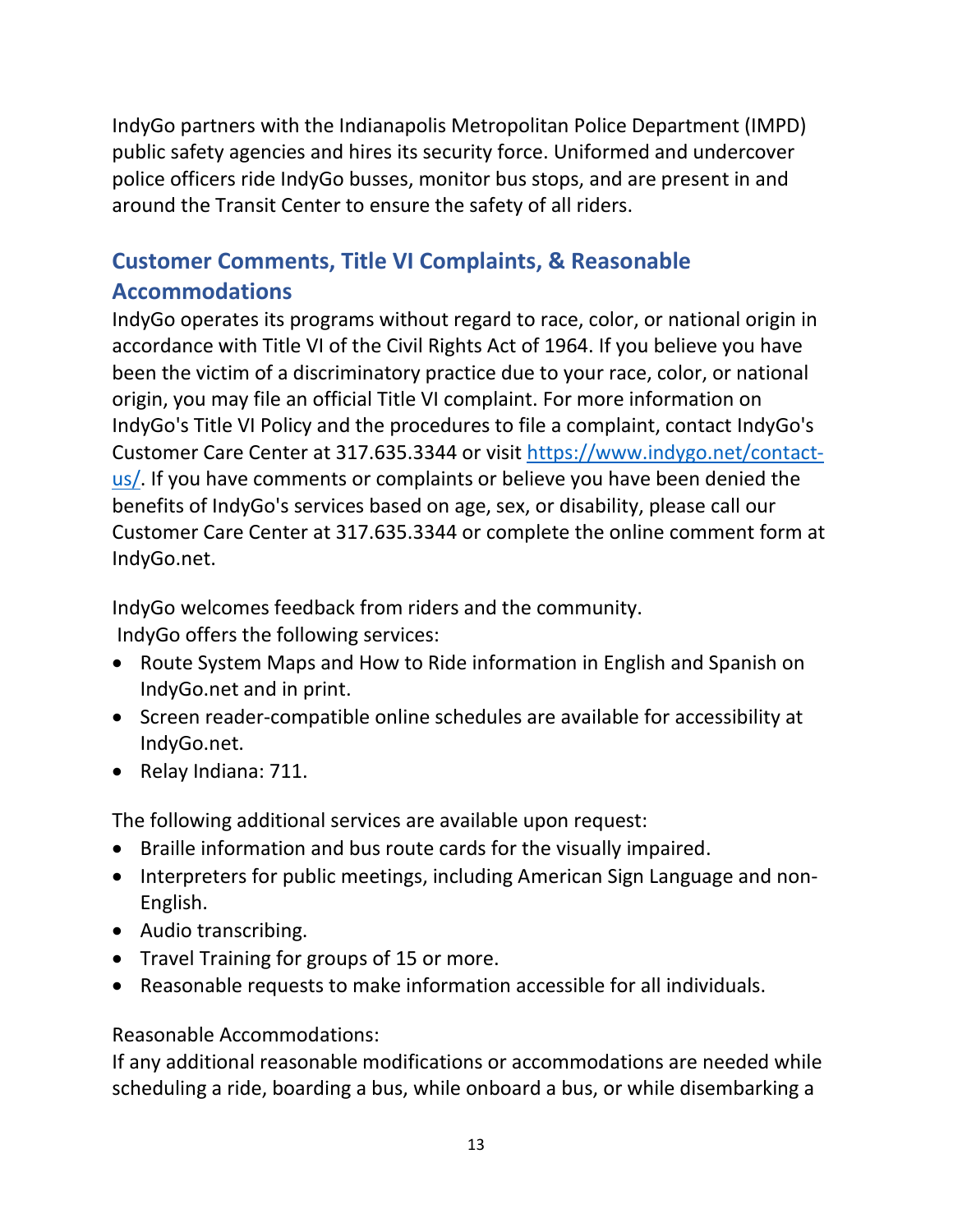bus that has not been already listed in this document, please let the Customer Care Center know by calling 317.635.3344, completing a reasonable accommodation form online at IndyGo.net, or by speaking to IndyGo staff. IndyGo will make reasonable modifications to its policies, practices, and procedures when such accommodation is necessary and per the ADA.

# **IndyGo Access Mobility Options**

# **IndyGo Access Taxi Vouchers**

IndyGo Access riders are eligible to purchase taxi vouchers in bundles of 10 per month for the same price as 10 IndyGo Access; single trip passes. IndyGo Access riders must contact the Customer Care Center at  $317.635.3344$  between the  $10<sup>th</sup>$ through the  $20<sup>th</sup>$  of each month to purchase lottery vouchers for travel in the following calendar month. Riders can use a debit or credit card to purchase lottery taxi vouchers. Phone orders will be tracked and randomly selected after the 20<sup>th</sup> of each month until all the available vouchers have been allocated.

# **Riding IndyGo Fixed Route Service**

Certified IndyGo Access riders may ride fixed route service for half-fare starting January 1, 2023, by showing their valid IndyGo Access ID card to the operator.

PCAs can ride on fixed route service with an IndyGo Access rider but must pay full fare. IndyGo buses are equipped with wheelchair lifts or ramps and securement devices that meet ADA specifications. All fixed route busses have "kneeling" capability, which lowers the height of the first step onto the bus. Any rider may request the use of the ramps or kneeling function, regardless of ability. Including a mobility aid belonging to any class of 3 or more wheeled devices, usable indoors, designed or modified for and used by individuals with mobility impairments, and operated manually or powered.

# **Visitor Riding Privileges**

Visitors to the Indianapolis area needing paratransit transportation because of a disability are eligible to use IndyGo Access services for 21 days in a rolling 365-day period. To be eligible for visitor status, a person will need to provide documentation of their ADA eligibility by mail or fax verification to IndyGo. IndyGo Access's Assessment fax number is 317.630.9167, and the mailing address is Mobility Solutions Customer Care Center at 2425 West Michigan Street, Indianapolis, Indiana, 46222.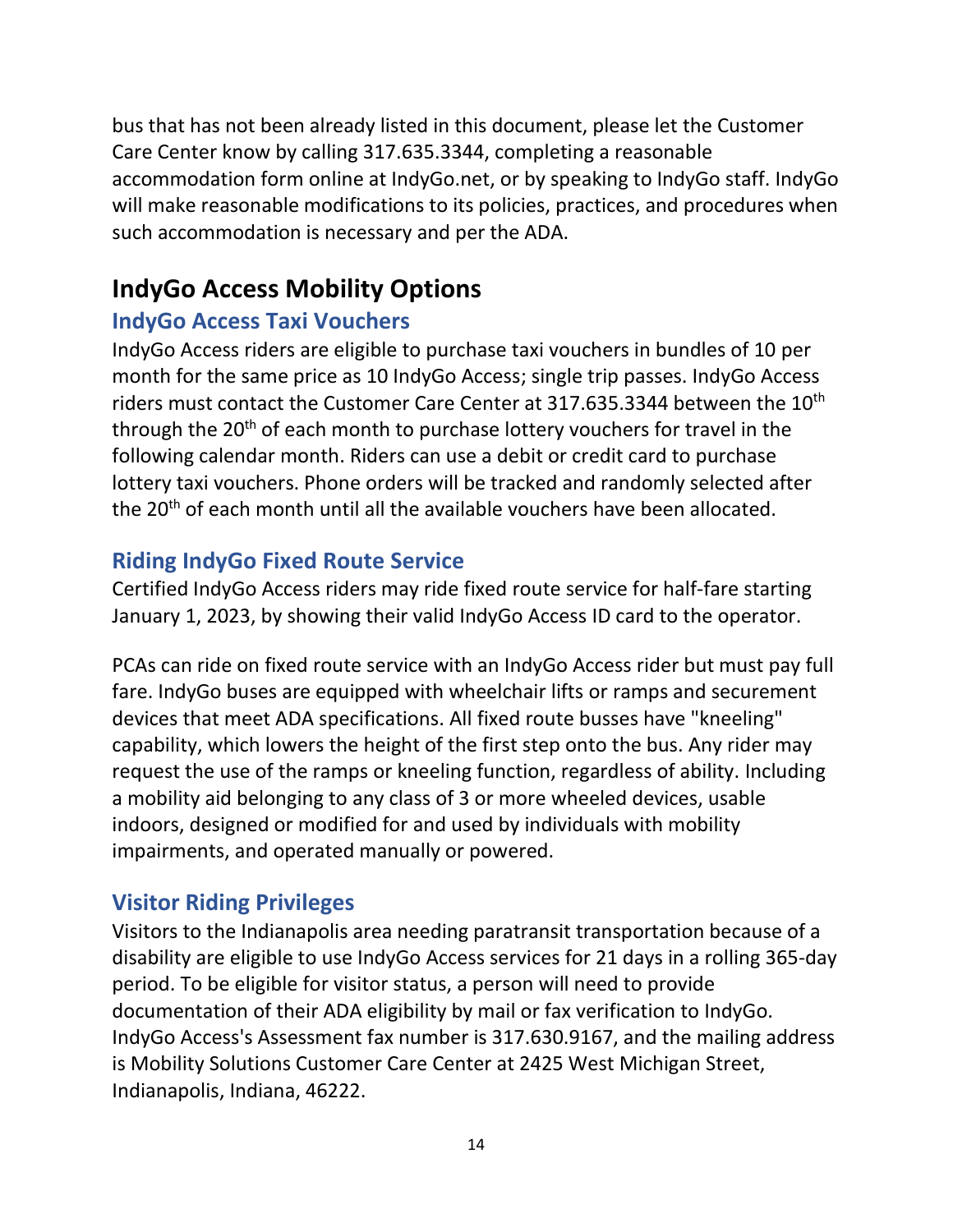If the visitor does not have paratransit in their home area or has an apparent disability. In that case, they will need to present documentation of their place of residency and information related to their disability. Once all information is received, the applicant will be mailed an authorization letter/card and instructions on how to use the IndyGo Access paratransit service. Visitors must request visitor status 1-3 business days before their scheduled trip on IndyGo Access. A visitor may use IndyGo Access before receiving the authorization letter/card; however, a picture ID form is required.

# **The Mobility Advisory Committee (MAC)**

The MAC is comprised of volunteers who meet bi-monthly in an advisory capacity to IndyGo. The committee, operating under a set of sanctioned bylaws, advises IndyGo on the provision of public transportation services for individuals with disabilities and provides education to the public about transportation needs. Visit IndyGo.net for meeting details and information on how to participate.

# **Connecting with other Paratransit Providers**

If you need to travel cross-county lines, visit Cirta.us/pages/county-connect to find service providers outside Marion County and where designated transfer points are located.

\_\_\_\_\_\_\_\_\_\_\_\_\_\_\_\_\_\_\_\_\_\_\_\_\_\_\_\_\_\_\_\_\_\_\_\_\_\_\_\_\_\_\_\_\_\_\_\_\_\_\_\_

\_\_\_\_\_\_\_\_\_\_\_\_\_\_\_\_\_\_\_\_\_\_\_\_\_\_\_\_\_\_\_\_\_\_\_\_\_\_\_\_\_\_\_\_\_\_\_\_\_\_\_\_

\_\_\_\_\_\_\_\_\_\_\_\_\_\_\_\_\_\_\_\_\_\_\_\_\_\_\_\_\_\_\_\_\_\_\_\_\_\_\_\_\_\_\_\_\_\_\_\_\_\_\_\_

\_\_\_\_\_\_\_\_\_\_\_\_\_\_\_\_\_\_\_\_\_\_\_\_\_\_\_\_\_\_\_\_\_\_\_\_\_\_\_\_\_\_\_\_\_\_\_\_\_\_\_\_

\_\_\_\_\_\_\_\_\_\_\_\_\_\_\_\_\_\_\_\_\_\_\_\_\_\_\_\_\_\_\_\_\_\_\_\_\_\_\_\_\_\_\_\_\_\_\_\_\_\_\_\_

\_\_\_\_\_\_\_\_\_\_\_\_\_\_\_\_\_\_\_\_\_\_\_\_\_\_\_\_\_\_\_\_\_\_\_\_\_\_\_\_\_\_\_\_\_\_\_\_\_\_\_\_

\_\_\_\_\_\_\_\_\_\_\_\_\_\_\_\_\_\_\_\_\_\_\_\_\_\_\_\_\_\_\_\_\_\_\_\_\_\_\_\_\_\_\_\_\_\_\_\_\_\_\_\_

\_\_\_\_\_\_\_\_\_\_\_\_\_\_\_\_\_\_\_\_\_\_\_\_\_\_\_\_\_\_\_\_\_\_\_\_\_\_\_\_\_\_\_\_\_\_\_\_\_\_\_\_

\_\_\_\_\_\_\_\_\_\_\_\_\_\_\_\_\_\_\_\_\_\_\_\_\_\_\_\_\_\_\_\_\_\_\_\_\_\_\_\_\_\_\_\_\_\_\_\_\_\_\_\_

\_\_\_\_\_\_\_\_\_\_\_\_\_\_\_\_\_\_\_\_\_\_\_\_\_\_\_\_\_\_\_\_\_\_\_\_\_\_\_\_\_\_\_\_\_\_\_\_\_\_\_\_

# Notes: